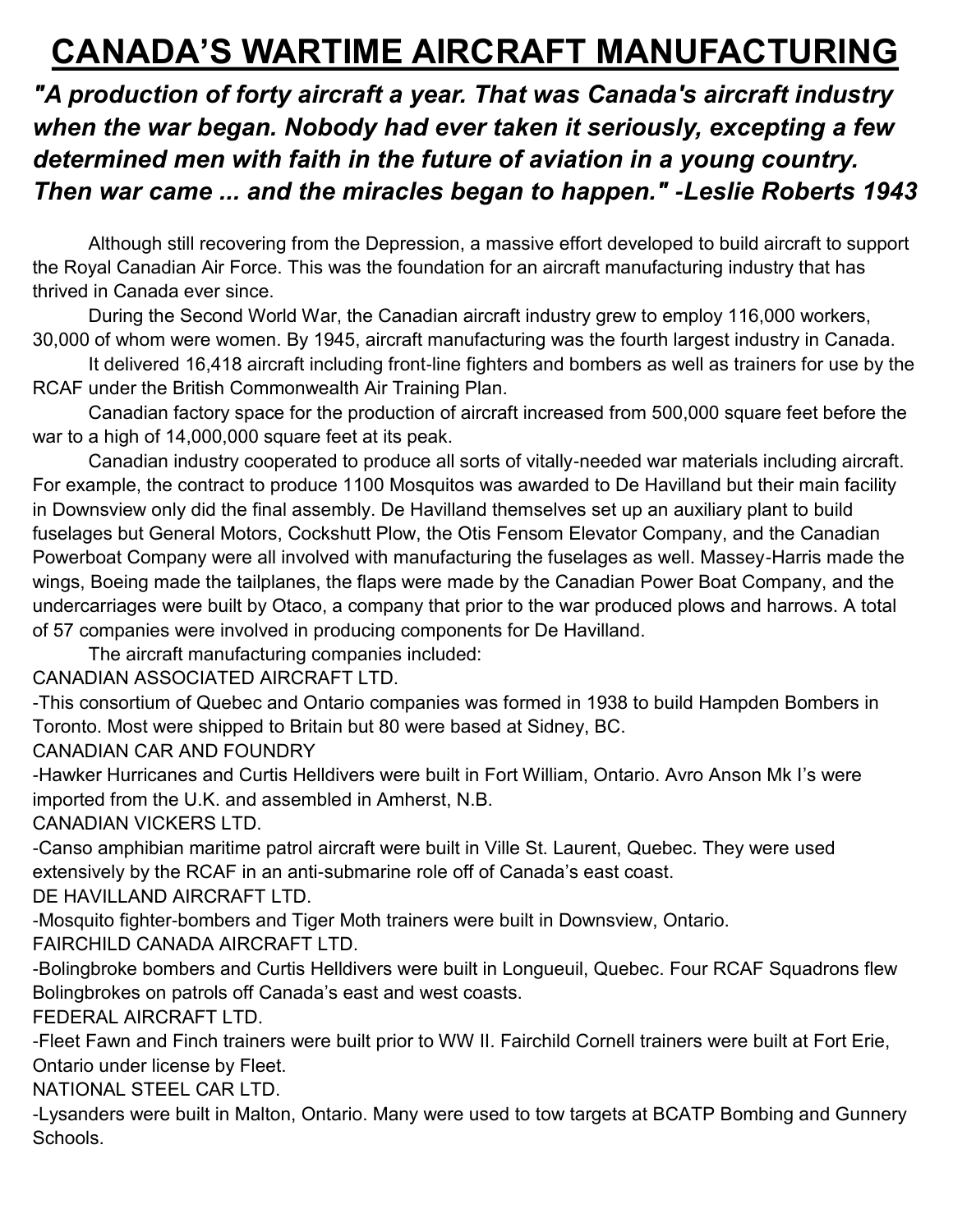## NOORDUYN AVIATION LTD.

-Harvard advanced trainers and Norseman Aircraft were built in Montreal, Quebec. The Norseman was the only completely Canadian-designed aircraft built in Canada during WW II.

VICTORY AIRCRAFT LTD.

-Lancaster bombers were built in Malton, Ontario. They were then flown to Britain to serve with Bomber Command.

## **ELSIE MacGILL –QUEEN OF THE HURRICANES**

When Elsie MacGill graduated from the University of Toronto in 1927, she became the first woman to receive an electrical engineering degree in Canada. She went on to become the world's first woman aeronautical engineer and professional aircraft designer.

During WW II she supervised 4500 workers, directing the design and production of 1450 Hawker Hurricane fighters in Fort William, Ontario. This effort earned her the nickname "Queen of the Hurricanes."

Following the war, Elsie MacGill became a technical advisor to the United Nations, writing the International Air Worthiness regulations for the design and production of commercial aircraft. Active in womens' rights issues, she was appointed to the Royal Commission on the Status of Women in 1967.